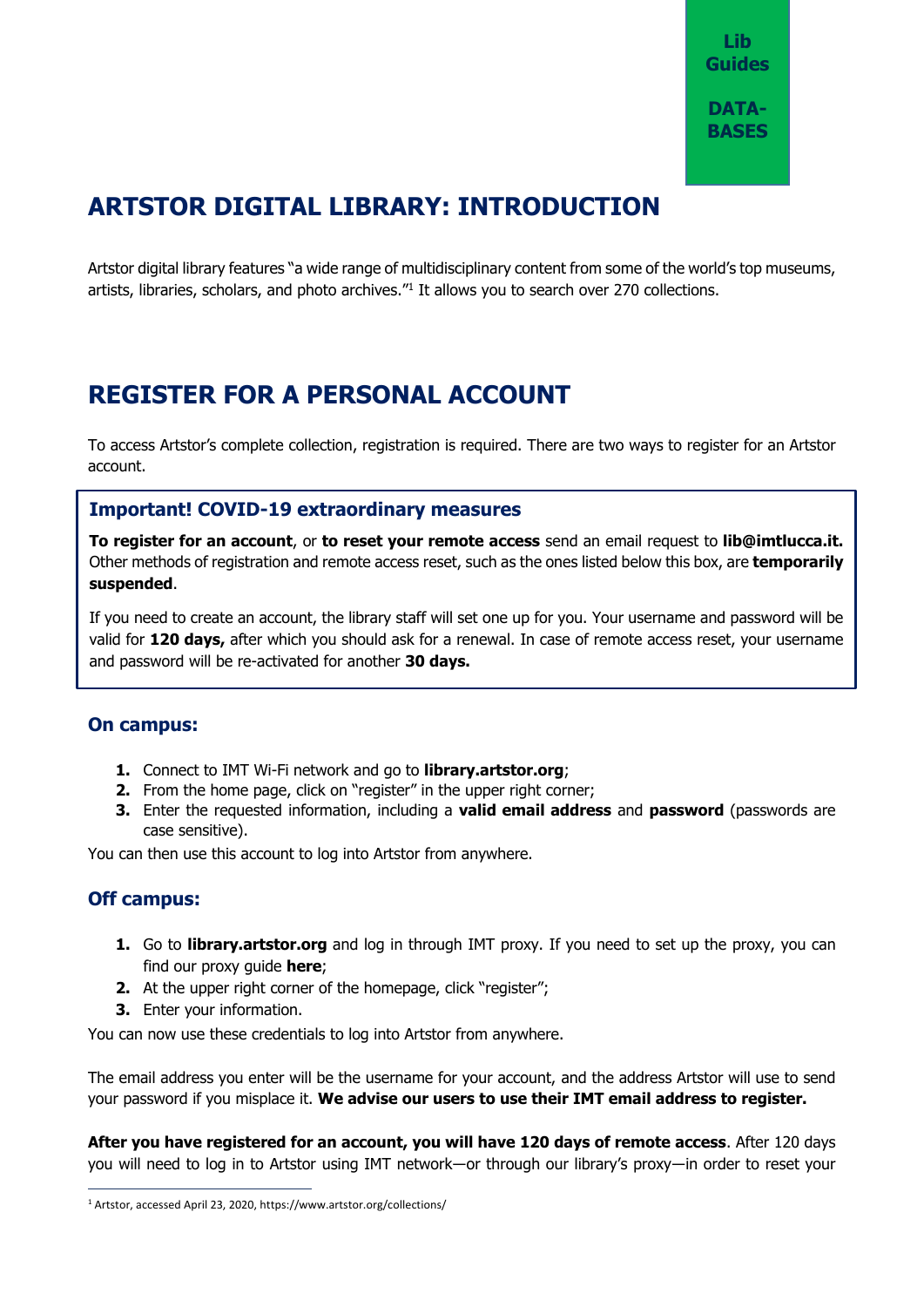remote access for another 120 days.

## **LOG IN WITH YOUR REGISTERED USER ACCOUNT**

#### **1.** Go to **[library.artstor.org](http://www.library.artstor.org/)**;

- **2.** Log in with IMT proxy (only if you are off campus)
- **3.** Click on **login** in the upper right corner of the homepage;
- **4.** Enter your user account credentials;
- **5.** Now you can begin [searching,](https://support.artstor.org/?article=searching-overview) downloading, and [creating groups.](https://support.artstor.org/?article=image-groups-and-folders-overview)

## **FIND IMAGES**

There are different ways you can search for content in Artstor:

- Browse by geography, classification, or collection;
- Keyword and filtered search;
- Advanced search.

#### **Browse**

If you are not sure what you are looking for you can browse images by:

- **[Geography](http://library.artstor.org/#/browse/library;viewId=260)**. Images are organized by the creator's nationality. Geography for architectural works is based on the location of the work.
- **[Classification.](http://library.artstor.org/#/browse/library;viewId=250)** there are 16 different classifications:
	- **1.** Architecture and City Planning;
	- **2.** Decorative Arts, Utilitarian Objects and Interior Design;
	- **3.** Drawings and Watercolors;
	- **4.** Fashion, Costume and Jewelry;
	- **5.** Film, Audio, Video and Digital Art;
	- **6.** Garden and Landscape;
	- **7.** Graphic Design and Illustration;
	- **8.** Humanities and Social Sciences;
	- **9.** Manuscripts and Manuscript Illuminations;
	- **10.** Maps, Charts and Graphs;
	- **11.** Paintings;
	- 12. Performing Arts (including Performance Art);
	- **13.** Photographs;
	- **14.** Prints;
	- **15.** Science, Technology and Industry;
	- **16.** Sculpture and Installations.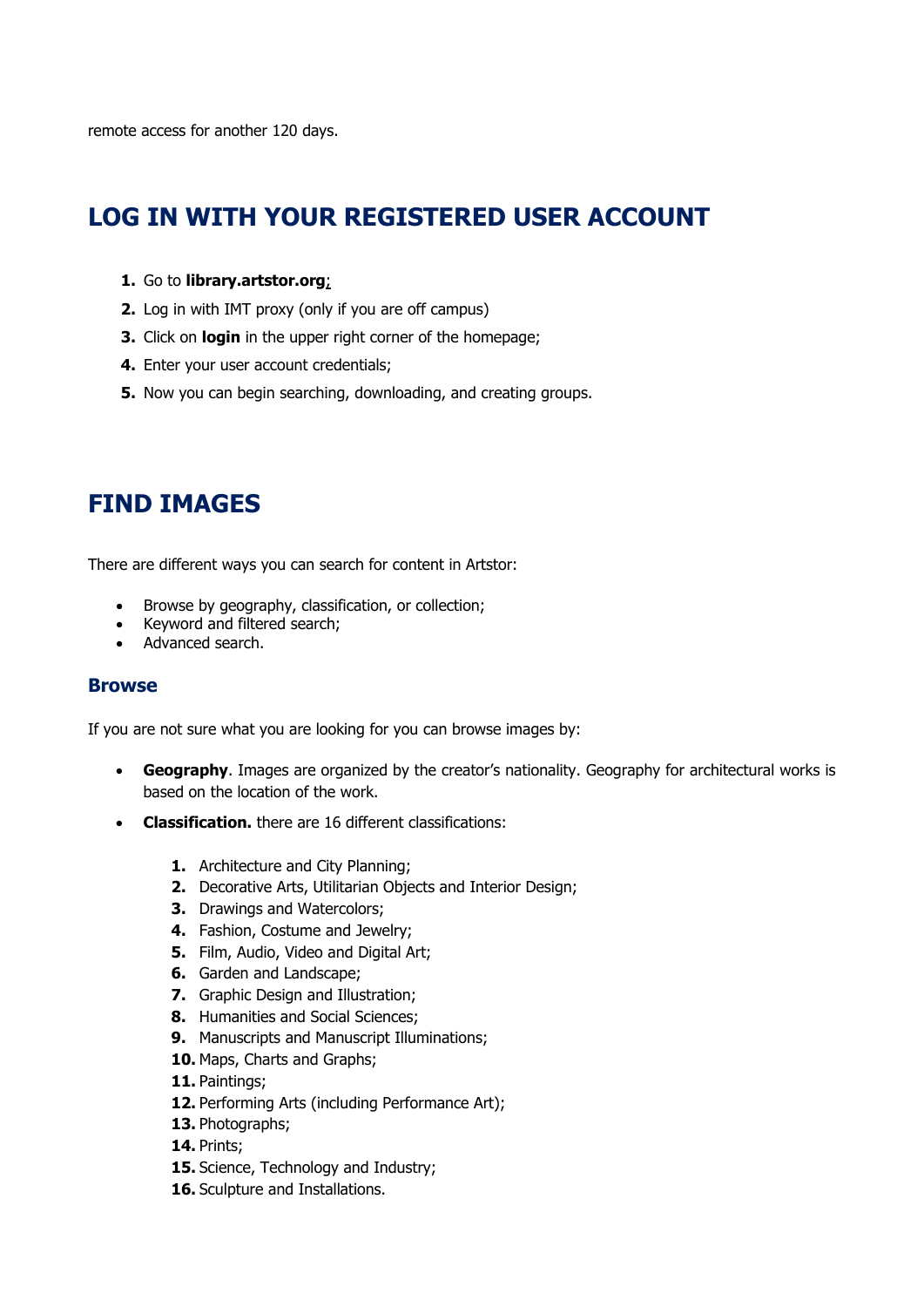You can view all images in each classification, or use classification to narrow keyword searches.

 **[Collection.](http://library.artstor.org/#/browse/library;viewId=103)** Browse all the images from a particular collection. You can search within a collection by opening the collection, entering a search term in the search bar, selecting "search within results," and clicking search.

### **Keyword and filtered search**

Search for a keyword using the search bar. You can then filter your results by geography, classification, and date, or search within your results for additional terms to narrow your results (**fig. 1**).

| <b>Filtered Search</b>                                                                   |              |                  |                                                                          |                                                                                |                                                                    |                                                                        |                                                               |                                                            |                                                                |  |
|------------------------------------------------------------------------------------------|--------------|------------------|--------------------------------------------------------------------------|--------------------------------------------------------------------------------|--------------------------------------------------------------------|------------------------------------------------------------------------|---------------------------------------------------------------|------------------------------------------------------------|----------------------------------------------------------------|--|
| <b>Collection Type</b>                                                                   |              | Clear            | peacock                                                                  |                                                                                | $\alpha$                                                           | Search within results                                                  |                                                               |                                                            |                                                                |  |
| Artstor Digital Library<br><b>Shared Shelf Commons</b>                                   |              |                  | <b>Advanced Search</b>                                                   |                                                                                |                                                                    |                                                                        |                                                               |                                                            |                                                                |  |
| Clear<br><b>Classification</b>                                                           |              |                  |                                                                          | <b>Sort:</b> Relevance $\star$ Images/page: 24 $\star$ 193 results for peacock |                                                                    |                                                                        |                                                               | $K \leftarrow 1$ of 9 $Y$                                  |                                                                |  |
| Decorative Arts, Utilitarian Objects<br>$\boldsymbol{\mathsf{x}}$<br>and Interior Design |              | $\oslash$ Select |                                                                          |                                                                                |                                                                    |                                                                        |                                                               |                                                            |                                                                |  |
| Photographs<br>Sculpture and Installations                                               |              |                  |                                                                          |                                                                                |                                                                    |                                                                        |                                                               |                                                            |                                                                |  |
| Clear<br>Geography                                                                       |              |                  |                                                                          |                                                                                |                                                                    |                                                                        |                                                               |                                                            |                                                                |  |
| $\sum$ Europe<br>$\mathbf{x}$                                                            |              |                  |                                                                          |                                                                                |                                                                    |                                                                        |                                                               |                                                            |                                                                |  |
| > Western Asia                                                                           |              |                  | iai Ta                                                                   | A                                                                              | 益后<br>A                                                            | 曲质<br>$\Lambda$                                                        | <b>A</b>                                                      | A                                                          | $\overline{A}$                                                 |  |
| Clear<br>Date                                                                            |              |                  | Violin and Lute Playe<br>Factory director: Fac<br>Late 17th or early 18. |                                                                                | Tea Kettle on Tripod<br>Maker: Simon Pantin<br>18th century (1724- | The Offering to Bacc<br>Factory director: Fac<br>Late 17th or early 18 | <b>Ball at Barcelona</b><br>Coypel, Charles-Anto<br>1746-1748 | Audience of the Emp<br>Vernansal, Guy-Loui<br>c. 1690-1725 | Audience of the Emp<br>Vernansal, Guy-Loui<br>c. 1700-1725     |  |
| 300                                                                                      | BCE          | CE               |                                                                          |                                                                                |                                                                    |                                                                        |                                                               |                                                            |                                                                |  |
| 2017                                                                                     | BCE          | CE               |                                                                          |                                                                                |                                                                    |                                                                        |                                                               |                                                            |                                                                |  |
| <b>RESET</b>                                                                             | <b>APPLY</b> |                  |                                                                          |                                                                                |                                                                    |                                                                        |                                                               |                                                            |                                                                |  |
|                                                                                          |              |                  |                                                                          | A                                                                              | $\mathbf{A}$                                                       | IЛ                                                                     | 囚<br>г.                                                       | A                                                          | $\mathbf{A}$                                                   |  |
|                                                                                          |              |                  | Juno (Hera)<br>unknown<br>c. 1675-1725                                   |                                                                                | Eurydice, while fleein<br>unknown<br>c. 1675-1700                  | Latona gives birth to<br>Allori, Alessandro (It<br>c. 1579             | Don Quixote knighte<br>Coypel, Charles-Anto<br>1763-1764      | Theft of Sancho's do<br>Coypel, Charles-Anto<br>1755-1759  | Hercules liberates He<br>Coxie, Michiel (the E<br>c. 1560-1570 |  |
| Fig. 1. Example of filtered search. From: library.artstor.org                            |              |                  |                                                                          |                                                                                |                                                                    |                                                                        |                                                               |                                                            |                                                                |  |

**Search tips.** Use wildcards to widen or narrow your research. More on wildcards **[here](https://support.artstor.org/hc/en-us/articles/360020989094?article=using-wildcards)**.

Use the the dropdown menus to the left of each search term to search for multiple terms (word1 **OR** word2) (word1 **AND** word2).

### **Advanced search**

Use advanced search when you know what you are looking for.

Select one or more **keywords**, e.g. a subject or the artist's name, and choose which **fields** you would like to search (default is to search all fields).

If you are looking for works from a specific period and location, you can avoid using keywords and **limit by date, geography, and classification**. For example, if you are looking for paintings from the Italian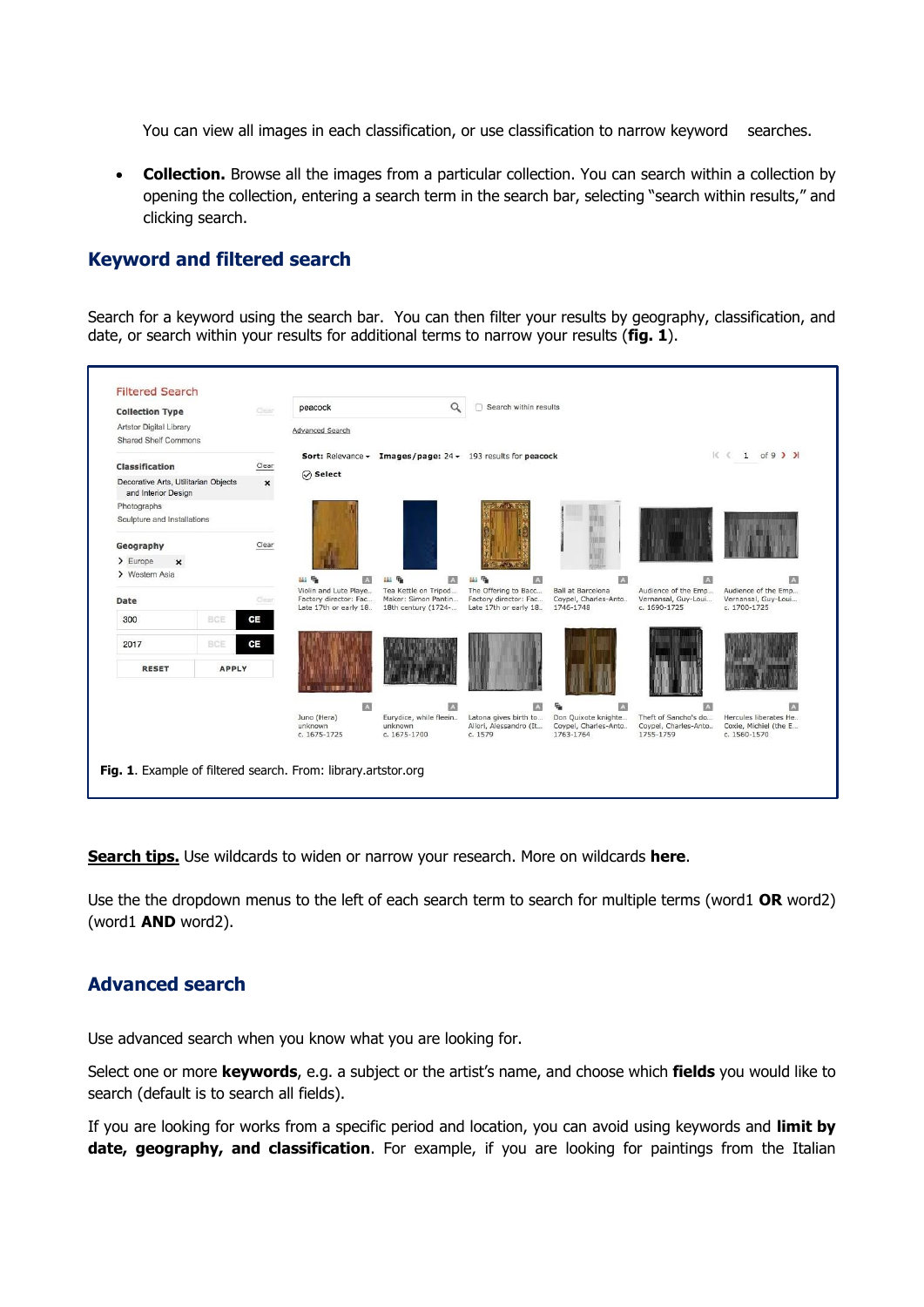Renaissance, you could conduct the following search (**Fig. 2**).

The search results will show all the paintings in Artstor's database painted by Italian artists, and dated between 1400 and 1600.

## **VIEW AND PRESENT**

Researching with images is better when you can view details, compare, and present to others. Artstor gives you multiple options:

- **1.** You can use the fullscreen mode to display media while zooming, panning, and comparing. More on this option **[here](https://support.artstor.org/hc/en-us/articles/360021276113?article=presenting-with-the-image-viewer)**.
- **2.** Detail view allows you to interact closely with the media and view the full metadata record. More on this **[here](https://support.artstor.org/hc/en-us/articles/360020994994?article=image-viewer)**.
- **3.** For lengthier presentations, you can download a group of up to 150 images to PowerPoint, each slide automatically accompanied by full metadata.

**Using Artstor fullscreen viewer**. Arstor fullscreen viewer is a useful tool to view and present images. When you select an image from your research results, group or collection, click on the **fullscreen** button ( $\mathbb{Z}_n^*$ ).

From the same toolbar, you can also **zoom in and adapt** the image (Fig. 3, no. 1). You can compare images from your results, group or collection by clicking on the **compare** button (Fig. 3, no. 2). In comparison mode, you can pull in **up to 10 items** to view alongside the first item launched and arrange images using drag, drop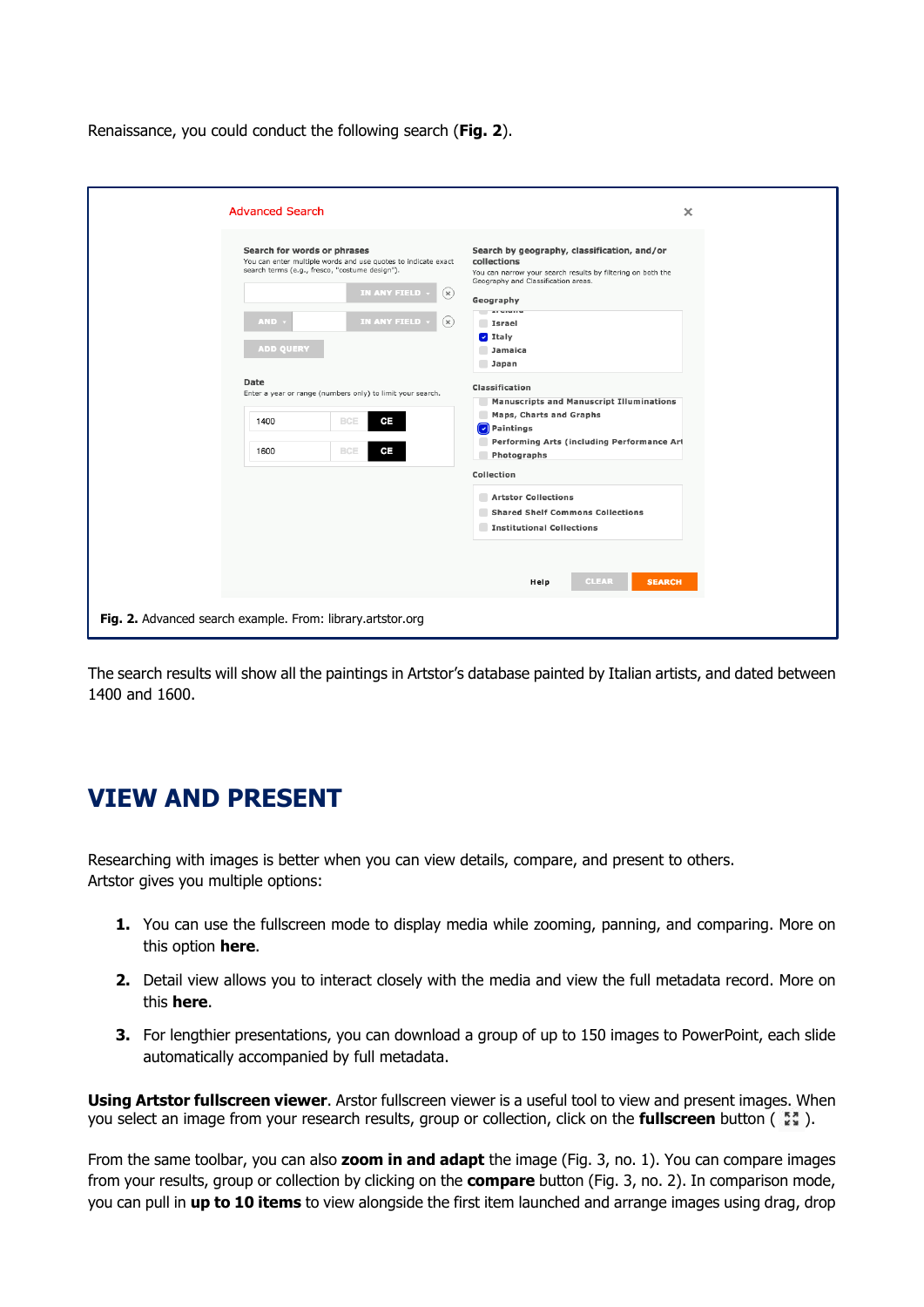and zoom. Each image will have its own toolbar, which you can display by hoovering over the image. Note that features might be limited depending on the type of image.



You can use **arrows** to navigate images (Fig. 3 no. 3). Click on **Show Captions** to show/hide the image data (Fig. 3 no. 4). **Quiz mode** (Fig. 3, no. 5) will turn captions off, while also allowing you to navigate the items using arrows. **Shuffle mode** is an additional option if you you select quiz mode. Use **exit** (fig.3, no. 6) to close the viewer.

## **CREATE GROUPS, SHARE AND CITE**

Artstor also gives you the possibility to **create groups**: you can use them to organize content, or share them using links. You can also download groups to PowerPoint for instant presentations.

You can add your own content by using Personal Collections.

If needed, Artstor can also **generate citations** in MLA, APA, and Chicago formats.

## **BIBLIOGRAPHY**

This guide is based on material produced by and found on: **[https://library.artstor.org](https://library.artstor.org./)**. More about Artstor Digital Library **[here.](artstor.libguides.com/?b=g&d=a)**